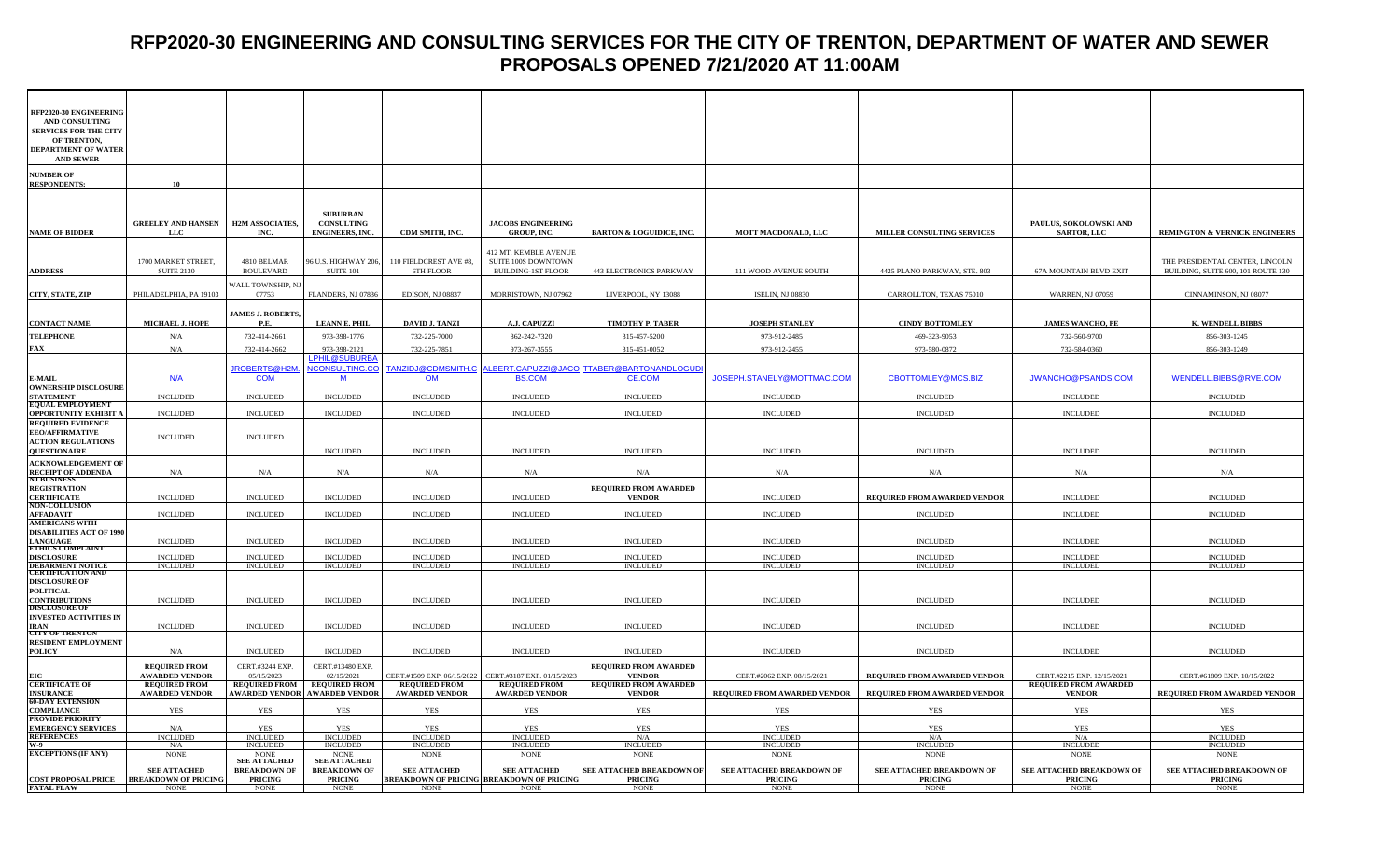### ŀ

#### **GREELEY AND HANSEN HOURLY BILLING RATE SCHEDULE (YEAR 2020)**

| <b>Labor Classification</b>           | <b>Hourly Billing Rate</b> |
|---------------------------------------|----------------------------|
| Principal                             | \$315                      |
| Project Director                      | \$267                      |
| <b>Technical Advisor V</b>            | \$325                      |
| <b>Technical Advisor IV</b>           | \$260                      |
| <b>Technical Advisor III</b>          | \$230                      |
| Technical Advisor II                  | \$210                      |
| Technical Advisor I                   | \$190                      |
| Project Manager / Senior Engineer V   | \$200                      |
| Project Manager / Senior Engineer IV  | \$185                      |
| Project Manager / Senior Engineer III | \$175                      |
| Project Manager / Senior Engineer II  | \$165                      |
| Project Manager / Senior Engineer I   | \$155                      |
| Structural Engineer V                 | \$253                      |
| Structural Engineer IV                | \$217                      |
| Structural Engineer III               | \$181                      |
| Structural Engineer II                | \$143                      |
| Structural Engineer I                 | \$105                      |
| Corrosion Engineer V                  | \$286                      |
| Corrosion Engineer IV                 | \$220                      |
| Corrosion Engineer III                | \$198                      |
| Corrosion Engineer II                 | \$187                      |
| Corrosion Engineer I                  | \$143                      |
| Engineer V                            | \$145                      |
| Engineer IV                           | \$135                      |
| Engineer III                          | \$125                      |
| Engineer II                           | \$115                      |
| Engineer I                            | \$105                      |
| Drafter / Technician IV               | \$155                      |
| Drafter / Technician III              | \$135                      |
| Drafter / Technician II               | \$105                      |
| Drafter / Technician I                | \$95                       |
| Inspector VII                         | \$200                      |
| Inspector VI                          | \$170                      |
| Inspector V                           | \$145                      |
| Inspector IV                          | \$125                      |
| Inspector III                         | \$110                      |
| Inspector II                          | \$95                       |
| Inspector I                           | \$75                       |
| <b>Administrative Assistant</b>       | \$119                      |

Out of pocket expenses for items such<br>as travel or printing will be billed at<br>cost, unless they are included as part<br>of a lump sum price. Subconsultants' costs will be invoiced at direct cost plus 10%.

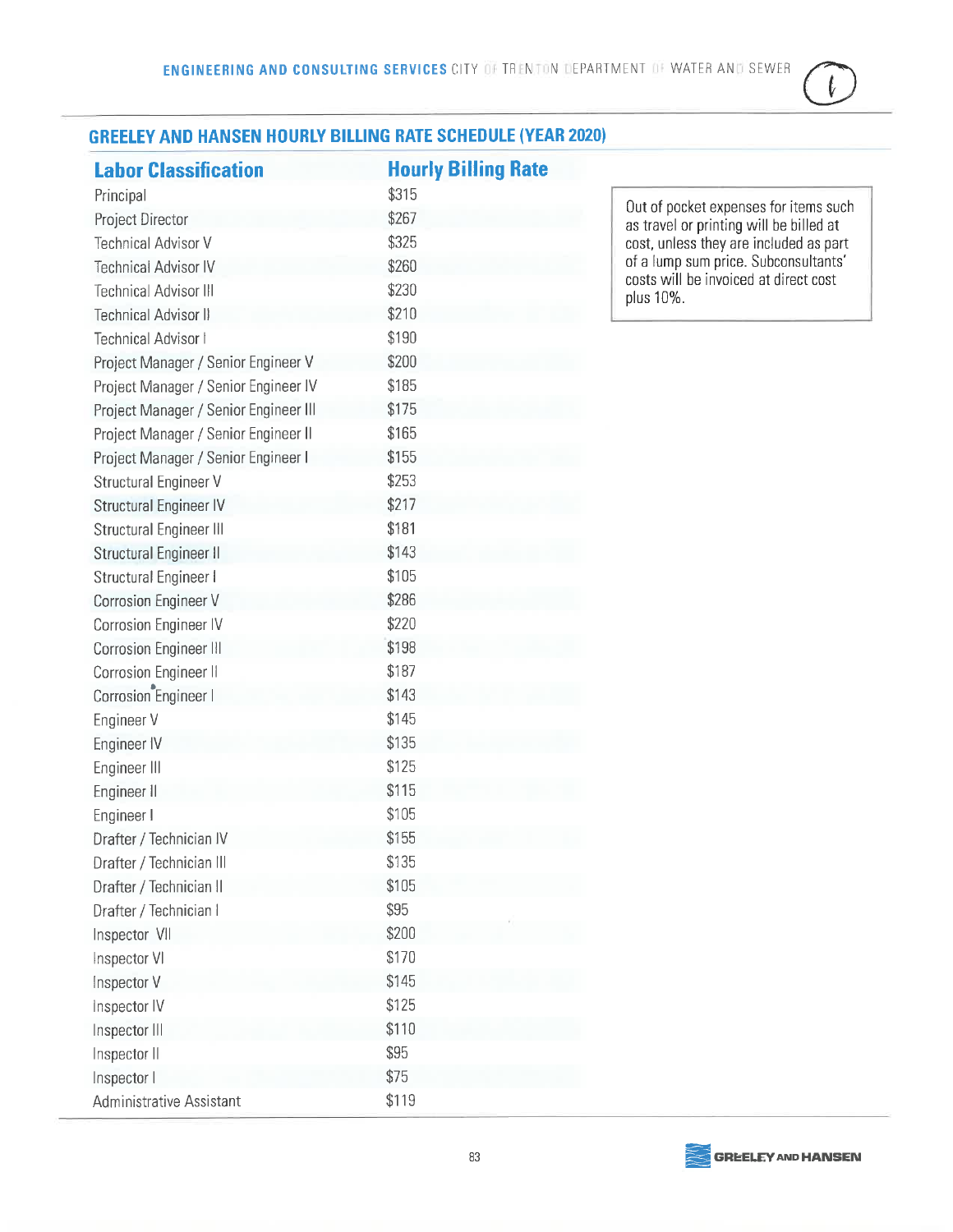## $\overline{c}$ **H2M** Cost Proposal

| <b>TITLE</b>                    | <b>HOURLY RATE</b> |
|---------------------------------|--------------------|
| Principal                       | \$250              |
| Practice Leader                 | \$225              |
| Senior Project Manager          | \$195              |
| Project Manager                 | \$175              |
| Senior Project Engineer         | \$155              |
| Project Engineer                | \$135              |
| NACE/SSPC Inspector             | \$130              |
| Staff Engineer/Junior Inspector | \$115              |

| <b>ADMINISTRATIVE ITEMS</b>       | <b>COST</b>                     |
|-----------------------------------|---------------------------------|
| 8.5 x 11 Copies (black and white) | \$1/page                        |
| 8.5 x 11 Copies (color)           | \$2/page                        |
| 24 x 36 Prints (black and white)  | \$4/sheet                       |
| $24 \times 36$ Prints (color)     | \$8/sheet                       |
| ROV Inspection Rental             | \$1,000/day                     |
| <b>Survey Crew</b>                | \$250/hour                      |
| Mileage Rate                      | \$.058/mile or current IRS Rate |

Markups for aubconsultants and direct costs - H2M commits to a 10% markup rate for the services of subconsultants and other direct costs not listed above.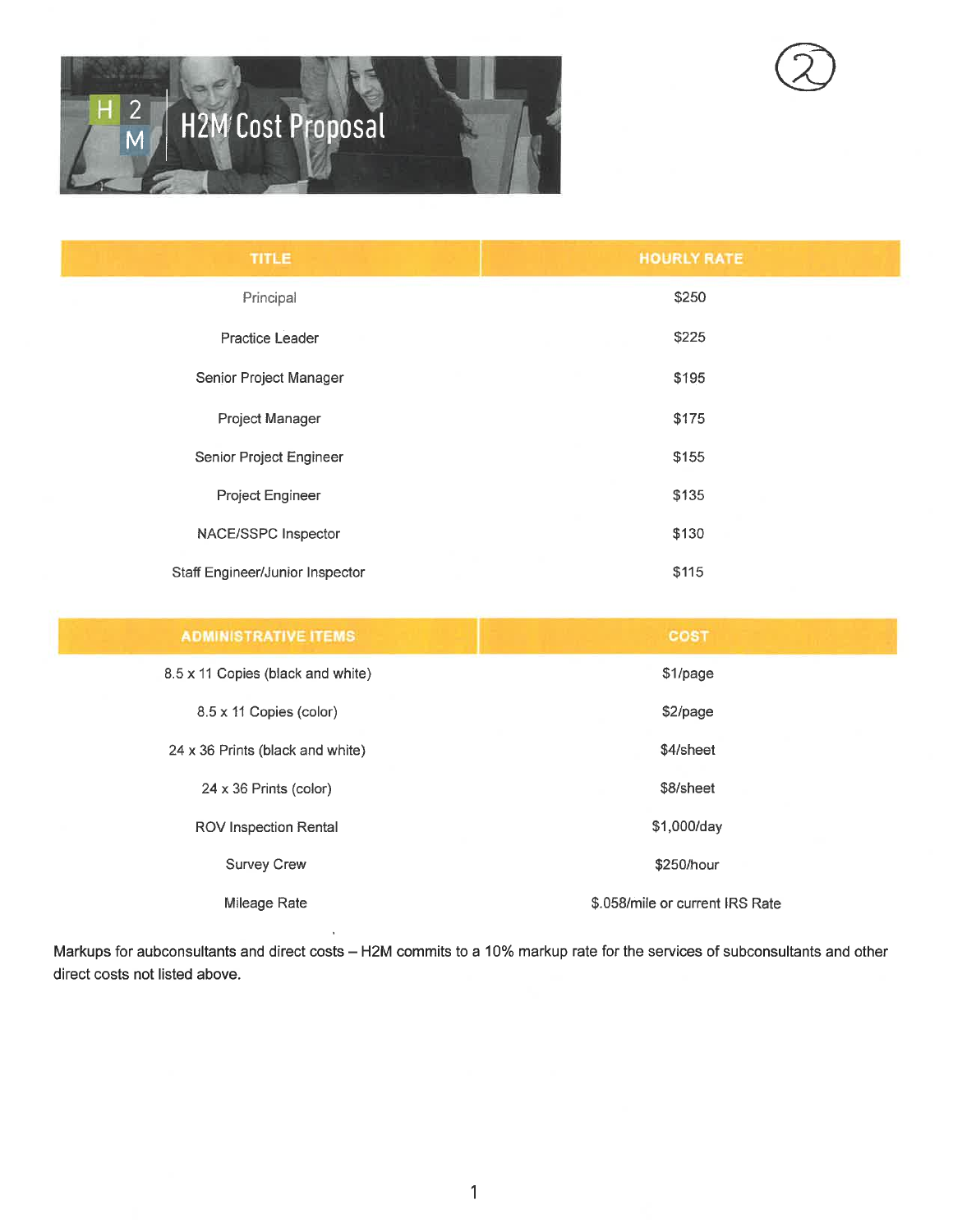#### **PROPOSED HOURLY RATES**

#### **CITY OF TRENTON**



#### **REOUEST FOR PROPOSAL ENGINEERING AND CONSULTING SERVICES FOR THE CITY OF TRENTON DEPARTMENT OF WATER AND SEWER**

#### **Proposed Fee Structure**

- $\blacksquare$ Principal/Project Officer \$160/hour
- Senior Project Manager \$158/hour  $\blacksquare$
- Project Manager \$155/hour  $\blacksquare$
- Senior Project Licensed Professional \$150/hour ×
- Project Licensed Professional \$145/hour
- Licensed Professional \$135/hour  $\blacksquare$
- Senior Project Coordinator \$150/hour  $\blacksquare$
- Project Coordinator \$145/hour  $\blacksquare$
- Senior Designer/Senior Survey Analyst \$125/hour  $\blacksquare$
- Designer/Survey Analyst \$120/hour  $\blacksquare$
- Senior Environmental Scientist \$125/hour  $\blacksquare$
- Environmental Scientist \$120/hour  $\blacksquare$
- Senior Project GIS Analyst \$140/hour
- Project GIS Analyst \$130/hour  $\blacksquare$
- GIS Analyst \$125/hour  $\blacksquare$
- $\blacksquare$ Senior GIS Technician \$115/hour
- GIS Technician \$105/hour
- Senior GIS Project Coordinator \$130/hour ×
- GIS Project Coordinator \$125/hour  $\blacksquare$
- Senior Inspector \$115/hour  $\blacksquare$
- Inspector \$105/hour  $\mathbf{u}$
- Senior Technician \$110/hour  $\blacksquare$
- Technician \$100/hour  $\blacksquare$
- Project Administrator \$115/hour
- Administrative Support \$60/hour  $\blacksquare$
- **Equipment Unit Cost**  $\blacksquare$ 
	- o Unmanned Aerial Systems / Remotely Operated Vehicle \$150/hour
	- o Robotic/LiDAR \$50/hour
	- o GPS \$25/hour
- LSRP (Licensed Site Remediation Professional) Services Unit Cost
	- o For any environmental services requiring LSRP oversight and certification, a \$25/hour unit cost will be included in addition to the hourly rate for roles above.
- Public Meeting Attendance two (2) hour minimum charge
- Any actual disbursements and expenses which we incur on your behalf, such as subconsultant fees, application/permit fees, delivery charges, parking, printing and toll charges will be billed at actual cost-plus 15 percent.
- Mileage will be billed in accordance with federal prevailing wage.
- Any actual disbursements and expenses which we incur on your behalf, such as subconsultant fees, application/permit fees, delivery charges, parking, printing and toll charges will be billed at actual cost-plus 10 percent.

 $\mathbf{1}$ 

Mileage will be billed in accordance with federal prevailing wage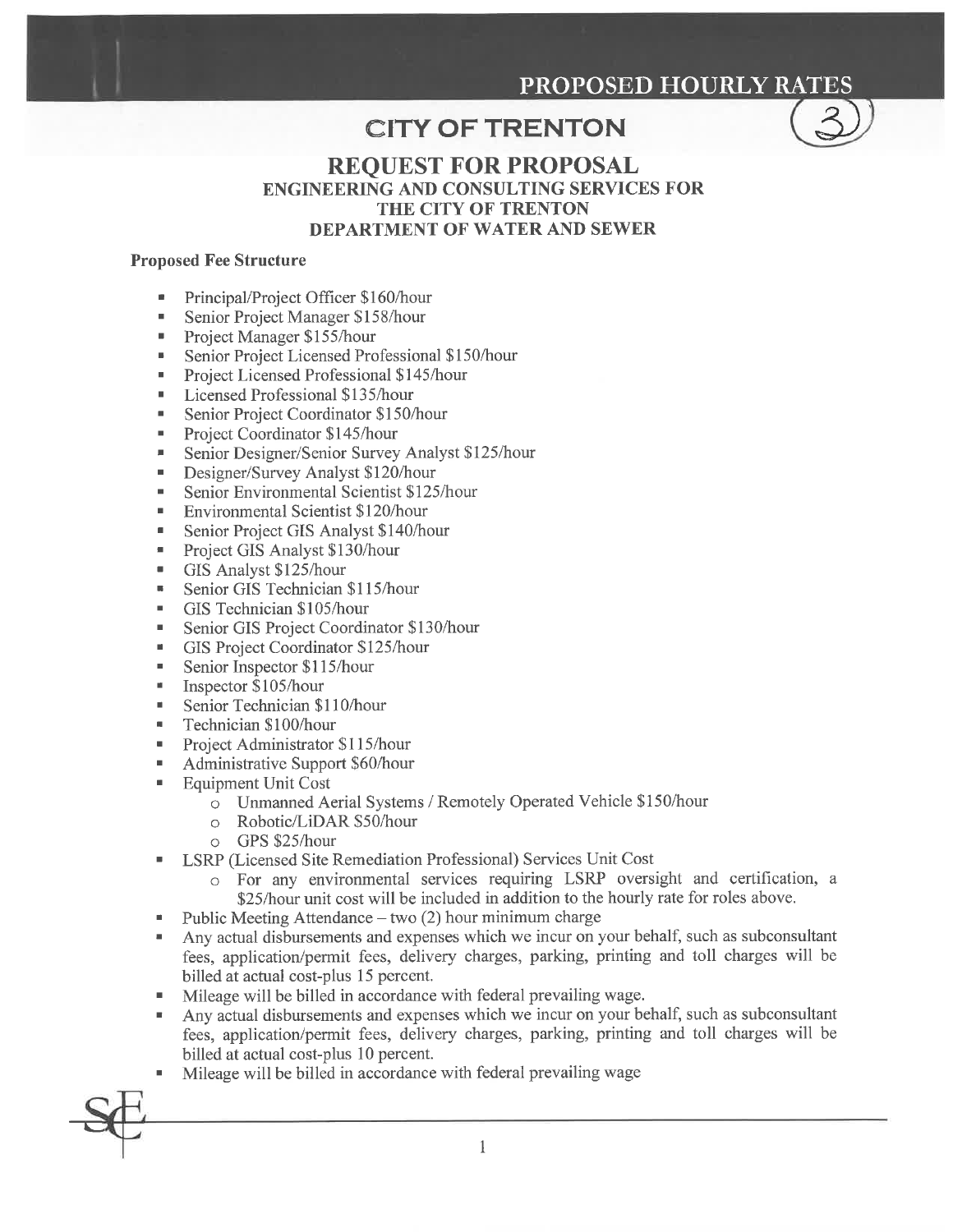

CDM Smith proposes to perform professional engineering services for environmental regulatory compliance issues, as requested by the Trenton Department of Water and Sewer, on an hourly rate basis. All work assignments will be performed at the written direction of City staff. CDM Smith is prepared to provide a written scope of services together with an estimated budget and schedule for specific assignments, as requested on a case-by-case basis. If there is a change in scope, CDM Smith will immediately inform the City staff of the need for additional time or budget, so that approval can be given before the additional work is performed.

CDM Smith proposes to invoice assignments on either a lump sum or cost reimbursable/not-toexceed basis for any agreed-upon scope of services. Cost-reimbursable/not-to-exceed services would be invoiced monthly based on an hourly rate which would include benefits, overhead and profit. A table of average hourly rates for the various grade levels of our staff is presented below. Outside professionals would be invoiced with a mark-up of ten (10) percent. Mileage for necessary travel will be billed at the U.S. General Services Administration mileage reimbursement rate (presently \$0.58 per mile) or airfare, plus hotel accommodations and other associated costs. No mark-up will be invoiced for other direct costs (ODC's).

| <b>CDM Smith Schedule of Average Hourly Rates (2020)*</b> |                                      |                                |  |  |  |  |
|-----------------------------------------------------------|--------------------------------------|--------------------------------|--|--|--|--|
| <b>Labor Grade</b>                                        | <b>Labor Category</b>                | <b>Average Raw Hourly Rate</b> |  |  |  |  |
|                                                           | <b>Engineers/Scientists</b>          |                                |  |  |  |  |
| Grade 10                                                  | Engineers/Scientists                 | \$90.00                        |  |  |  |  |
| Grade 9                                                   | <b>Engineers/Scientists</b>          | \$83.00                        |  |  |  |  |
| Grade 8                                                   | <b>Engineers/Scientists</b>          | \$75.00                        |  |  |  |  |
| Grade 6-7                                                 | <b>Engineers/Scientists</b>          | \$65.00                        |  |  |  |  |
| Grade 4-5                                                 | <b>Engineers/Scientists</b>          | \$55.00                        |  |  |  |  |
| Grade 2-3                                                 | <b>Engineers/Scientists</b>          | \$55.00                        |  |  |  |  |
| Grade 1                                                   | <b>Engineers/Scientists</b>          | \$43.00                        |  |  |  |  |
|                                                           | <b>Resident Engineers/Inspectors</b> |                                |  |  |  |  |
| Grade 6-7                                                 | <b>Resident Engineers/Inspectors</b> | \$47.00                        |  |  |  |  |
| Grade 4-5                                                 | <b>Resident Engineers/Inspectors</b> | \$42.00                        |  |  |  |  |
| Grade 2-3                                                 | <b>Resident Engineers/Inspectors</b> | \$36.00                        |  |  |  |  |
| <b>Administrative Assistants/Financial</b>                |                                      |                                |  |  |  |  |
| Grade 8                                                   | Administrative Assistants/Financial  | \$40.00                        |  |  |  |  |
| Grade 4-5                                                 | Administrative Assistants/Financial  | \$34.00                        |  |  |  |  |
| Grade 2-3                                                 | Administrative Assistants/Financial  | \$30.00                        |  |  |  |  |

\*Billed rates will be actual employee salary rates time 3.0.



 $\mathbf{1}$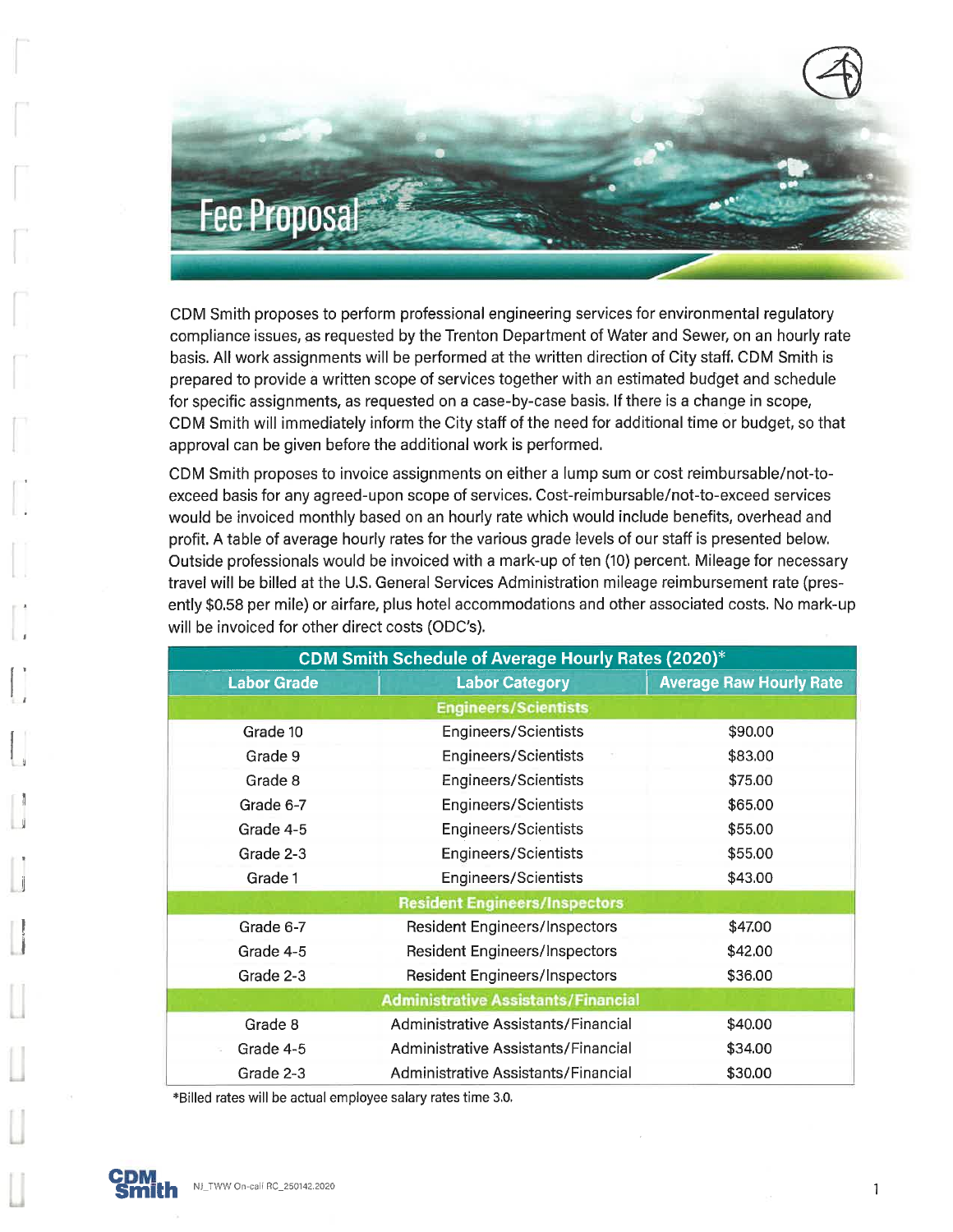We propose to perform the services on a billing rate basis. Because the scope of work is not defined at this time, we present the table below of proposed rates for the anticipated personnel that may be working on this project.

| <b>Labor Category</b>                   | <b>Average Hourly</b><br>Rate | <b>Labor Category</b>                | <b>Average Hourly</b><br>Rate |
|-----------------------------------------|-------------------------------|--------------------------------------|-------------------------------|
| Project Director/ Principal             | \$225-\$275                   | Senior CADD Technician               | $$110 - $170$                 |
| Senior Project Manager                  | $$190 - $275$                 | <b>CADD Technician</b>               | $$85 - $140$                  |
| Project Manager                         | $$140 - $240$                 | <b>Construction Manager</b>          | $$150 - $230$                 |
| Senior Technologist                     | $$170 - $295$                 | <b>Resident Engineer</b>             | $$125 - $210$                 |
| Senior Engineer/Scientist/Architect     | $$150 - $240$                 | <b>Senior Construction Inspector</b> | $$140 - $190$                 |
| Project<br>Engineer/Scientist/Architect | $$130 - $210$                 | <b>Construction Inspector</b>        | $$120 - $170$                 |
| Engineer/Scientist/Architect            | $$100 - $170$                 | Junior Construction Inspector        | $$100 - $150$                 |
| Junior Engineer/Scientist/Architect     | $$80 - $135$                  | Office/Clerical                      | $$75 - $120$                  |
| Estimating                              | $$110 - $190$                 |                                      |                               |

Notes: The rate schedule presents the anticipated range of hourly billing rates for labor categories and is applicable for the 12-month period of service, effective September 1, 2020.

Direct Expenses are defined to include those necessary costs and charges incurred for the project with no markup including, but not limited to: (1) the direct costs of transportation, meals, lodging, mail, shipping, equipment, and supplies; (2) Jacobs' current standard rate charges for direct use of Jacobs' vehicles, laboratory test and analysis, printing and reproduction services, and certain field equipment.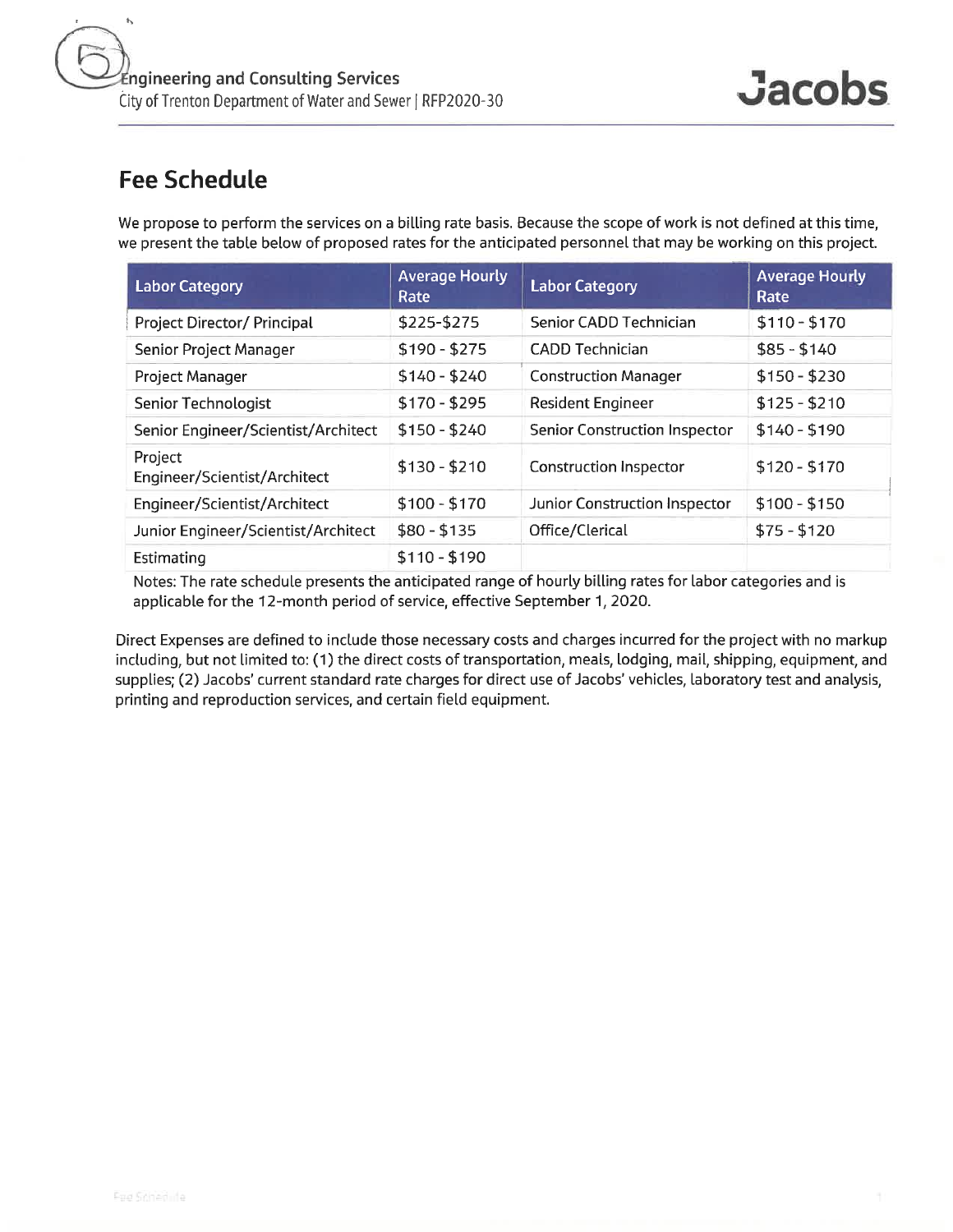We propose to perform the services on a billing rate basis. Because the scope of work is not defined at this time, we present the table below of proposed rates for the anticipated personnel that may be working on this project.

| <b>Labor Category</b>                   | <b>Average Hourly</b><br>Rate | <b>Labor Category</b>                | <b>Average Hourly</b><br>Rate |
|-----------------------------------------|-------------------------------|--------------------------------------|-------------------------------|
| <b>Project Director/ Principal</b>      | \$225-\$275                   | Senior CADD Technician               | $$110 - $170$                 |
| Senior Project Manager                  | $$190 - $275$                 | <b>CADD Technician</b>               | $$85 - $140$                  |
| Project Manager                         | $$140 - $240$                 | <b>Construction Manager</b>          | $$150 - $230$                 |
| Senior Technologist                     | $$170 - $295$                 | <b>Resident Engineer</b>             | $$125 - $210$                 |
| Senior Engineer/Scientist/Architect     | $$150 - $240$                 | <b>Senior Construction Inspector</b> | $$140 - $190$                 |
| Project<br>Engineer/Scientist/Architect | $$130 - $210$                 | <b>Construction Inspector</b>        | $$120 - $170$                 |
| Engineer/Scientist/Architect            | $$100 - $170$                 | Junior Construction Inspector        | $$100 - $150$                 |
| Junior Engineer/Scientist/Architect     | $$80 - $135$                  | Office/Clerical                      | $$75 - $120$                  |
| Estimating                              | $$110 - $190$                 |                                      |                               |

Notes: The rate schedule presents the anticipated range of hourly billing rates for labor categories and is applicable for the 12-month period of service, effective September 1, 2020.

Direct Expenses are defined to include those necessary costs and charges incurred for the project with no markup including, but not limited to: (1) the direct costs of transportation, meals, lodging, mail, shipping, equipment, and supplies; (2) Jacobs' current standard rate charges for direct use of Jacobs' vehicles, laboratory test and analysis, printing and reproduction services, and certain field equipment.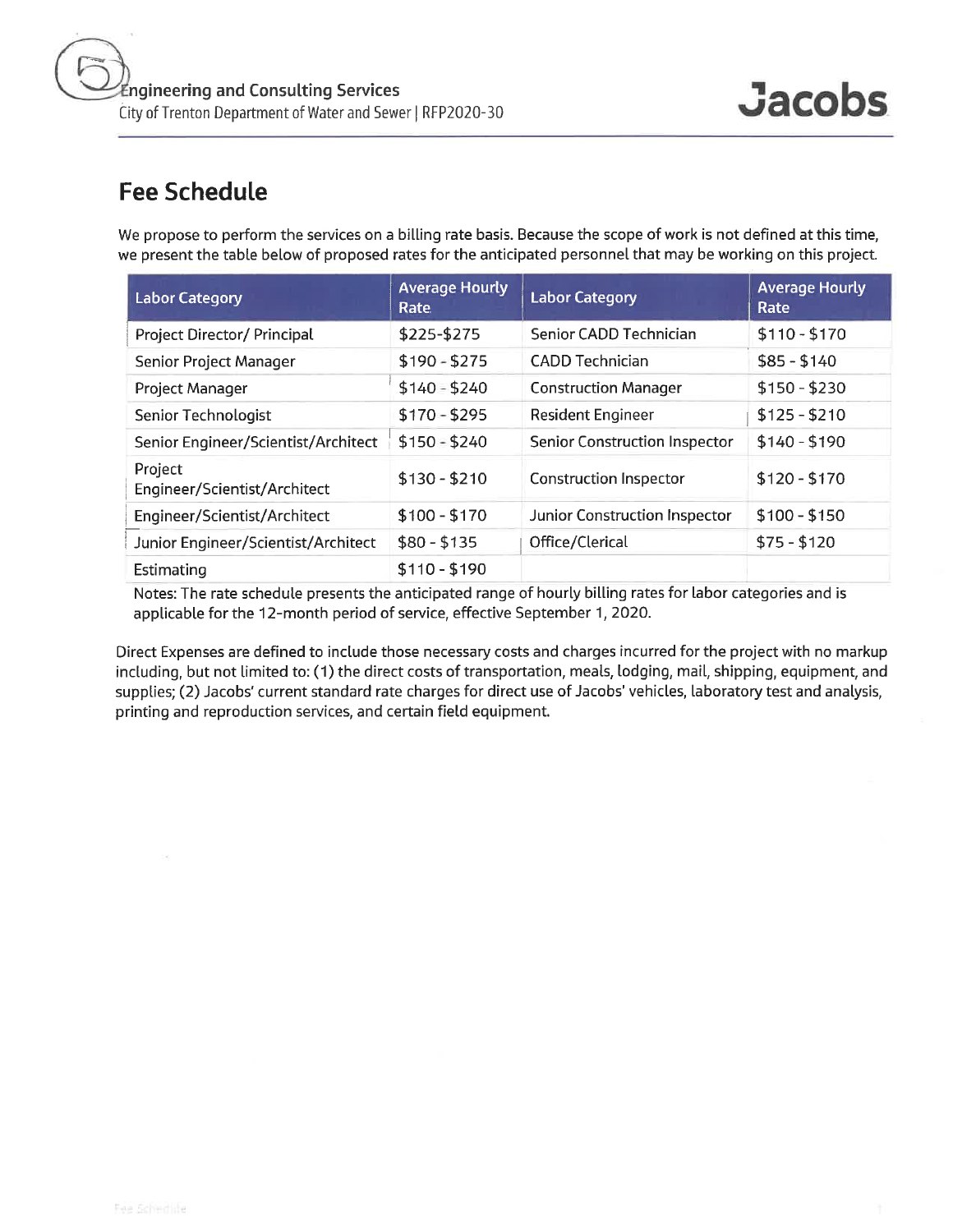$\overline{O}$ 

Schedule of Hourly Rates & Charges<br>B&L's 2020 hourly rates and charges are presented in Table 4-1: Individual Principals and Technical Employees' Hourly Rates.

| Table 4-1: Individual Principals and Technical Employees' Hourly Rates |              |                                                                  |  |  |  |
|------------------------------------------------------------------------|--------------|------------------------------------------------------------------|--|--|--|
| <b>Title</b>                                                           | <b>Rates</b> | <b>Named Staff</b>                                               |  |  |  |
| <b>Vice President</b>                                                  | \$199.80     | <b>Timothy Taber, Sean Sweeney</b>                               |  |  |  |
| Sr. Managing Engineer                                                  | \$195.00     | David Kerr, Robert Geist, Stephen Tarallo,<br><b>Greg Mosure</b> |  |  |  |
| Sr. Asset Management Consultant                                        | \$179.00     | Chelsea Larson                                                   |  |  |  |
| Managing Engineer                                                      | \$152.00     | Laura Siemers-Kennedy, George Bevington                          |  |  |  |
| Asset Management Engineer III                                          | \$96.00      | Kelli Carsky                                                     |  |  |  |
| Sr. Project Engineer                                                   | \$130.00     |                                                                  |  |  |  |
| Project Engineer                                                       | \$120.00     |                                                                  |  |  |  |
| <b>Staff Engineer</b>                                                  | \$110.00     |                                                                  |  |  |  |
| <b>GIS Analysist</b>                                                   | 80.00<br>\$. | <b>Sarah Rosencrans</b>                                          |  |  |  |
| <b>Field Technician</b>                                                | 60.00<br>\$  |                                                                  |  |  |  |
| <b>Resident Project Representative</b>                                 | 80.00        |                                                                  |  |  |  |
| <b>Senior Group Technical Assistant</b>                                | 66.00<br>\$  |                                                                  |  |  |  |
| Expense to show current federal<br>rates for mileage                   |              |                                                                  |  |  |  |
| Photocopies                                                            | \$0.10       |                                                                  |  |  |  |

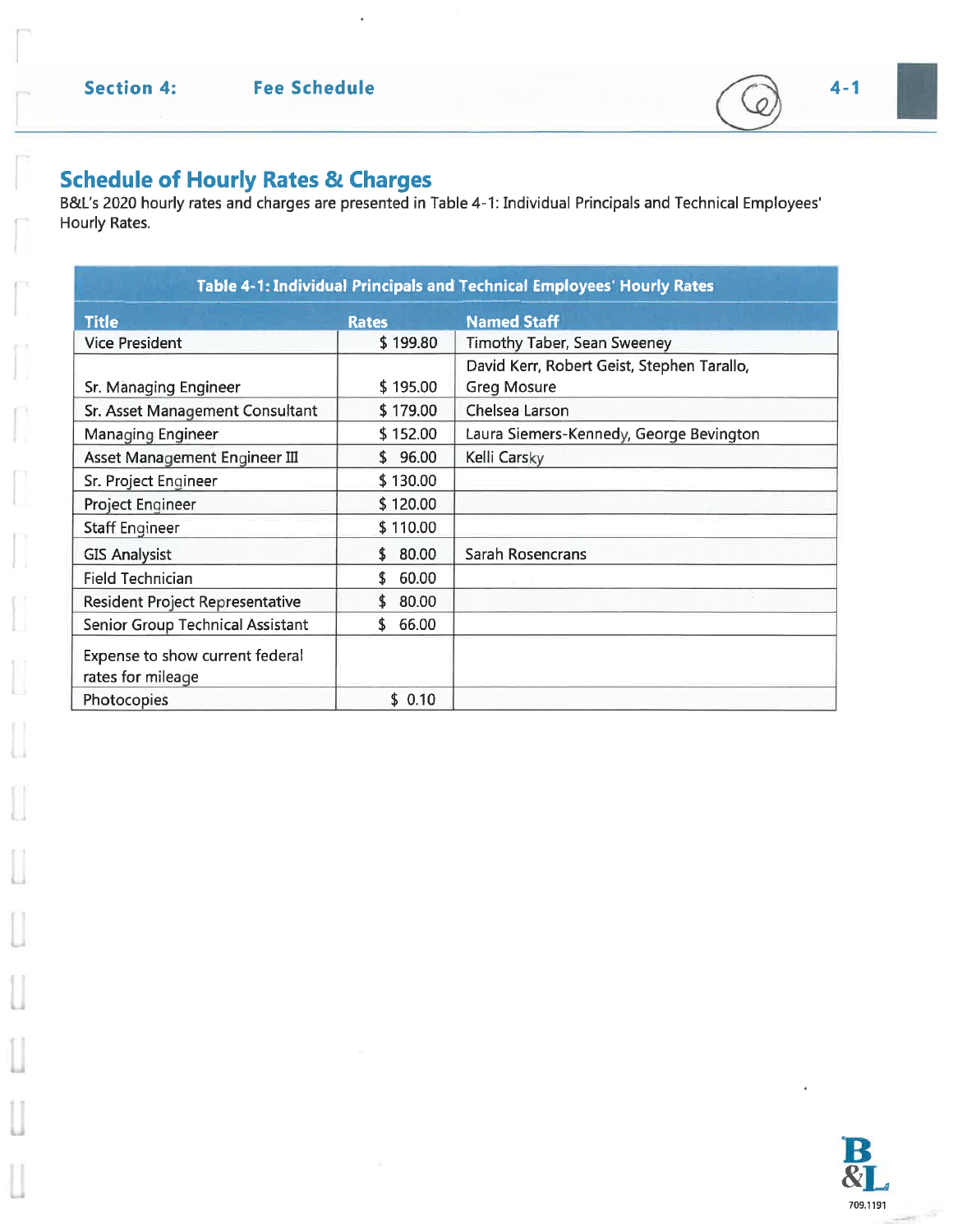



#### Trenton Water & Sewer Department

2020 Hourly Rate Table

| \$135.00 to \$200.00                                                                       |
|--------------------------------------------------------------------------------------------|
| Project Geologist / Geologist IV / Project Scientist / Scientist IV. \$ 110.00 to \$172.00 |
|                                                                                            |
|                                                                                            |
|                                                                                            |
|                                                                                            |
|                                                                                            |
|                                                                                            |
|                                                                                            |
|                                                                                            |
|                                                                                            |
|                                                                                            |

\* Hourly rates for special consultations and services in conjunction with litigation are available on request.

#### **EXPENSES**

| <sup>1</sup> per IRS standard mileage rate (rate as of January 1, 2020 is shown - subject to change) |  |
|------------------------------------------------------------------------------------------------------|--|

Invoices are payable within 30 days of invoice date. Delinquent bills are subject to finance charges of 1.5% per month. The client shall pay attorney fees, court costs, and related expenses incurred in the collection of delinquent accounts.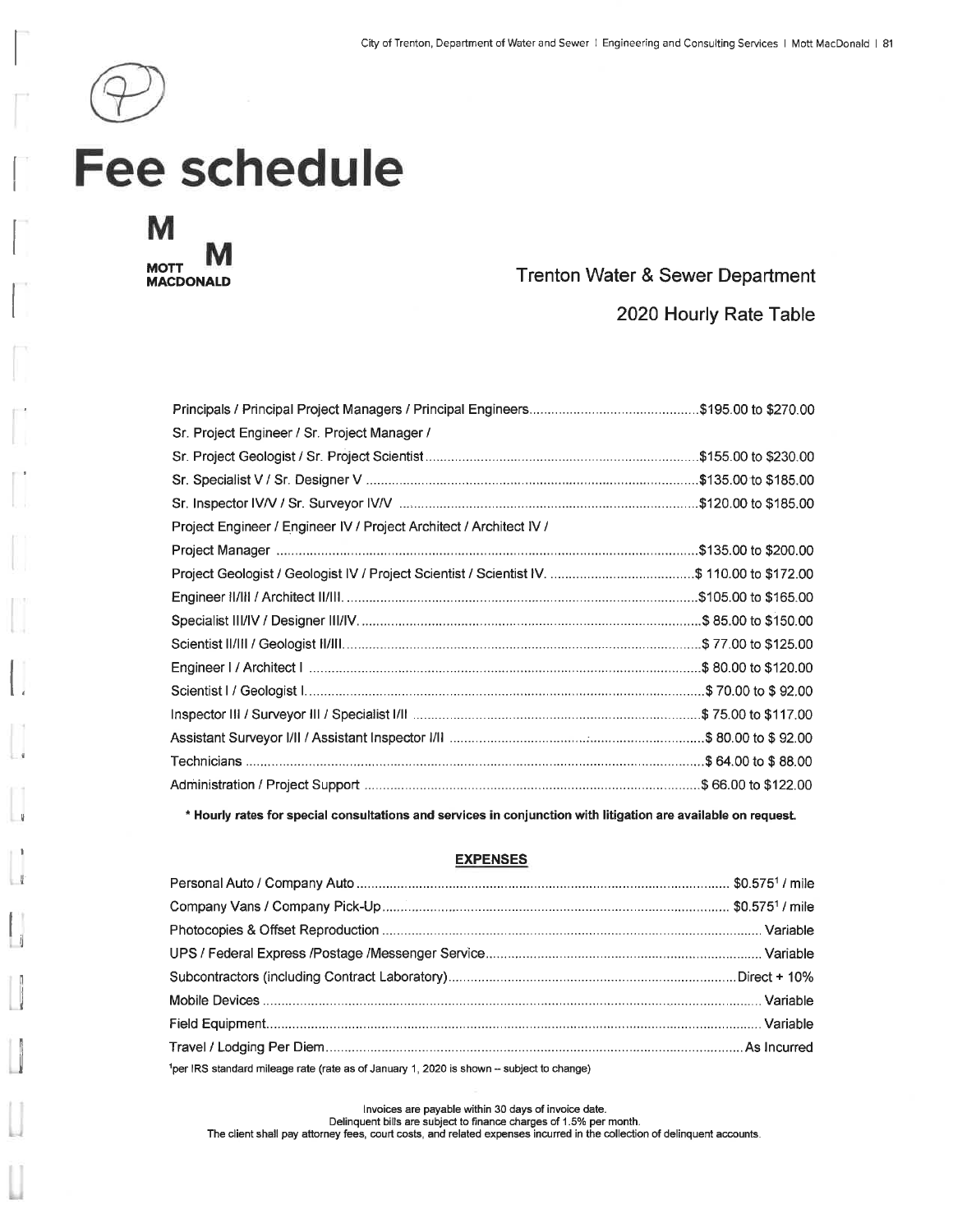



#### Williams

- ♦ Integrate & Update Current Integrity Management Material into Consolidated **Training Presentations**
- Create and Finalize Operating Guideline
- Review and Update Integrity  $\ddot{\bullet}$ Management Plans

### **Fee Schedule**

- Mapping Liquid Integrity Management Plan ٠
- Migrated LIMP documents ٠
- **Editing and Formatting Documentation** ٠

| <b>MCS Fee Schedule for City of Trenton</b>       |                                                                                                                                         |                            |                              |                    |  |  |  |
|---------------------------------------------------|-----------------------------------------------------------------------------------------------------------------------------------------|----------------------------|------------------------------|--------------------|--|--|--|
| <b>MCS Offers</b>                                 | <b>MCS Work Type</b>                                                                                                                    | Project<br>Manager<br>Rate | Senior<br>Consultant<br>Rate | Consultant<br>Rate |  |  |  |
| Regulatory<br>Compliance                          | Research/assess regulations, interview<br>SMEs, perform gap analysis, confirm<br>compliance                                             | \$160                      | \$125                        | \$105              |  |  |  |
| <b>Emergency</b><br>Response Plan                 | Review current ERP and EAP, perform gap<br>analysis, interview SMEs, develop new ERP<br>and EAP, review with SMEs, deliver<br>documents | \$160                      | \$125                        | \$105              |  |  |  |
| Standard<br><b>Operating</b><br><b>Procedures</b> | Review current SOPs, perform gap analysis,<br>interview SMEs, develop new SOPs                                                          | \$160                      | \$125                        | \$105              |  |  |  |

| MCS Reimbursable Expenses for City of Trenton |                                                                                                            |                                      |  |  |  |
|-----------------------------------------------|------------------------------------------------------------------------------------------------------------|--------------------------------------|--|--|--|
| <b>MCS Offers</b>                             | <b>MCS Work Type</b>                                                                                       | <b>Expense Rate</b>                  |  |  |  |
| <b>Travel Expenses</b>                        | Travel related expenses, including plane, lodging, meals, car<br>rental, taxi, tolls, agency fees, parking | Direct Cost<br>Plus 5%               |  |  |  |
| Direct Office<br><b>Expenses</b>              | Photocopying, delivery, postage, and other administrative<br>expenses                                      | <b>Direct Cost</b><br><b>Plus 5%</b> |  |  |  |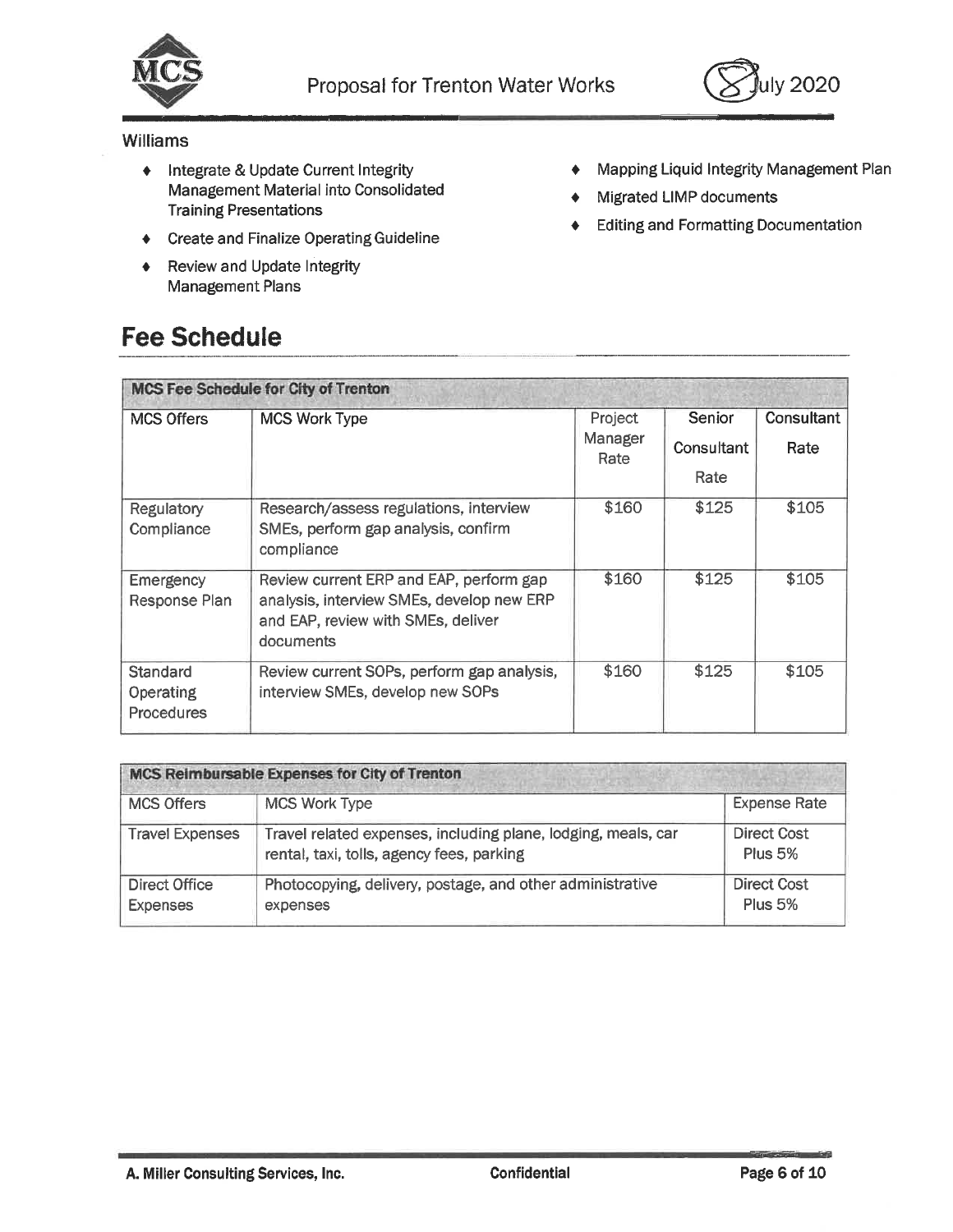

- a. Staff. Price proposal must include separate rates for various levels of staff.
- b. Admin fees and fixed costs. In addition, the price proposal must include a breakdown of the administrative fees and costs necessary to complete the work (i.e., photocopying, postage, etc.). A not to exceed amount will be placed on the initial award of the contract.
- c. Mark-ups. Price proposal must include a 10% mark-up percentage for sub-consultants.

| <b>Title</b>                                                                                                                                            | <b>Billable Hourly Rate</b> |
|---------------------------------------------------------------------------------------------------------------------------------------------------------|-----------------------------|
| Principal, SVP, VP, Sr. Director, Sr. Project Manager, Principal<br>LSRP                                                                                | \$185                       |
| Director, Project (Engineer/Architect/Planner/<br>Designer/ Scientist/LSRP), Project Manager II                                                         | \$180                       |
| Sr. (Engineer/Architect/Planner/Designer/ Scientist/Surveyor/LSRP),<br>Project Manager I, Engineer/Architect/Planner IV,<br>Designer/Scientist VI, LSRP | \$175                       |
| Engineer/Architect/Planner III, Designer/Scientist V,<br><b>Project Controls III</b>                                                                    | \$170                       |
| Surveyor/Inspector III                                                                                                                                  | \$165                       |
| Engineer/Architect/Planner II, Designer/Scientist IV                                                                                                    | \$155                       |
| Engineer/Architect/Planner I, Designer/Scientist/<br>CAD Technician III, Project Controls II                                                            | \$155                       |
| Surveyor/Inspector II                                                                                                                                   | \$150                       |
| Designer/Scientist/CAD Technician II                                                                                                                    | \$150                       |
| Designer/Scientist/CAD Technician I                                                                                                                     | \$140                       |
| <b>Project Controls I</b>                                                                                                                               | \$100                       |
| Surveyor/Inspector I                                                                                                                                    | \$100                       |
| Technician I                                                                                                                                            | \$85                        |

| <b>Reimbursable Expenses</b>                                                                                                   | Fee       |
|--------------------------------------------------------------------------------------------------------------------------------|-----------|
| Subconsultants                                                                                                                 | 115% cost |
| Out-of-pocket expenses                                                                                                         | 115% cost |
| Additional reimbursables include, but are not limited to, delivery<br>expenses and mileage charged at Federal prevailing rates |           |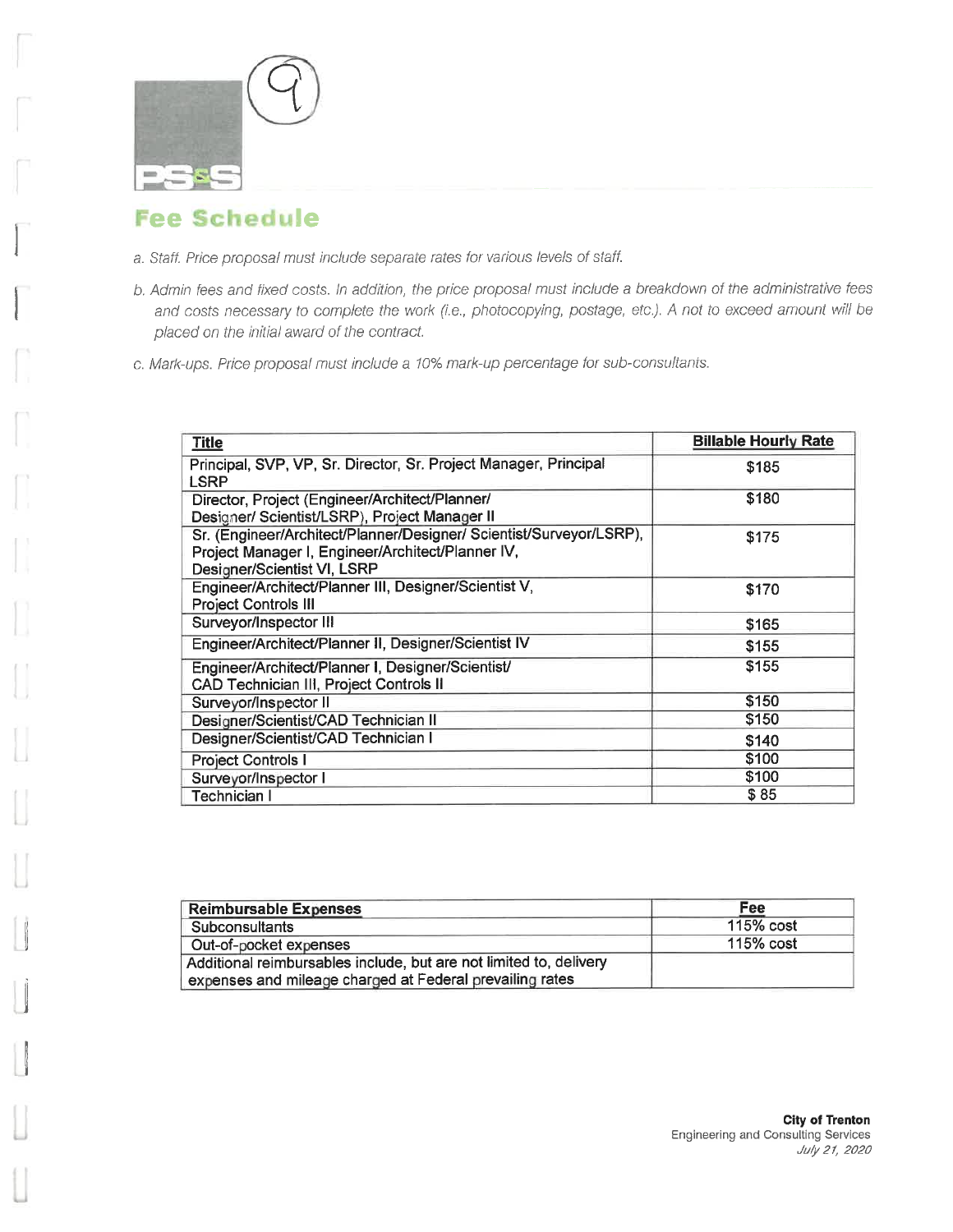#### **2020 SCHEDULE OF BILLABLE HOURLY RATES**

It has always been the firm's policy to encourage clients to contact our staff with questions or problems that need to be discussed. No fees are incurred each time the telephone is answered or a meeting is held on-site. Clients are free to discuss various projects without fear of incurring a consulting expense. Fees are all project-related, established at the initiation of the project or as the scope of the project can be defined. Prior to client authorization, a detailed proposal, including a scope of services, will be prepared for all Capital Projects. All proposals are subject to negotiation and approval.

#### **ENGINEERING**

| Regional Engineer/Manager          | \$175      |
|------------------------------------|------------|
| <b>Engineering Department Head</b> | \$175      |
| Certified Floodplain Manager       | \$175      |
| Project Manager, LSRP              | \$175      |
| Project Manager/Engineer           | \$169      |
| Project Engineer                   | \$164      |
| Engineer                           | \$143      |
| Senior Engineering Technician      | \$131      |
| <b>Engineering Technician</b>      | \$104      |
| <b>Technical Aide</b>              | <b>S71</b> |
|                                    |            |

#### **PLANNING**

| Planning Manager<br>Project Planner | \$175<br>S <sub>169</sub> |  |
|-------------------------------------|---------------------------|--|
|                                     |                           |  |
| Landscape Architect/Planner         | \$131                     |  |

| Principal              | \$186 |
|------------------------|-------|
| Administrative Manager | \$109 |

Mileage Commensurate in accordance with IRS Regulations

#### **CONSTRUCTION MANAGEMENT & OBSERVATION**

| CM & Observation Department Head                                                                                                                                                  | \$153                                              |
|-----------------------------------------------------------------------------------------------------------------------------------------------------------------------------------|----------------------------------------------------|
| <b>Construction Management Personnel</b><br>Project Manager<br><b>Construction Manager</b>                                                                                        | \$143<br>\$126                                     |
| Observer Personnel<br>Observer Supervisor<br>Resident Observer NICET IV<br>Observer NICET II/III<br>Observer<br>NACE Certified Coating Inspector<br><b>Contract Administrator</b> | \$143<br>\$139<br>\$133<br>\$127<br>\$143<br>\$120 |

#### **SURVEY, CAD & GIS**

| Field Personnel            |       |
|----------------------------|-------|
| Surveyor                   | \$115 |
| Party Chief                | \$109 |
| Transit/Rod Person         | \$104 |
|                            |       |
| Office Personnel           |       |
| Survey/CAD Department Head | \$153 |
| Survey Manager             | \$148 |
|                            |       |
| CAD/GIS Manager            | \$148 |
| Senior CAD/GIS Technician  | \$131 |
| CAD/GIS Technician         | \$115 |